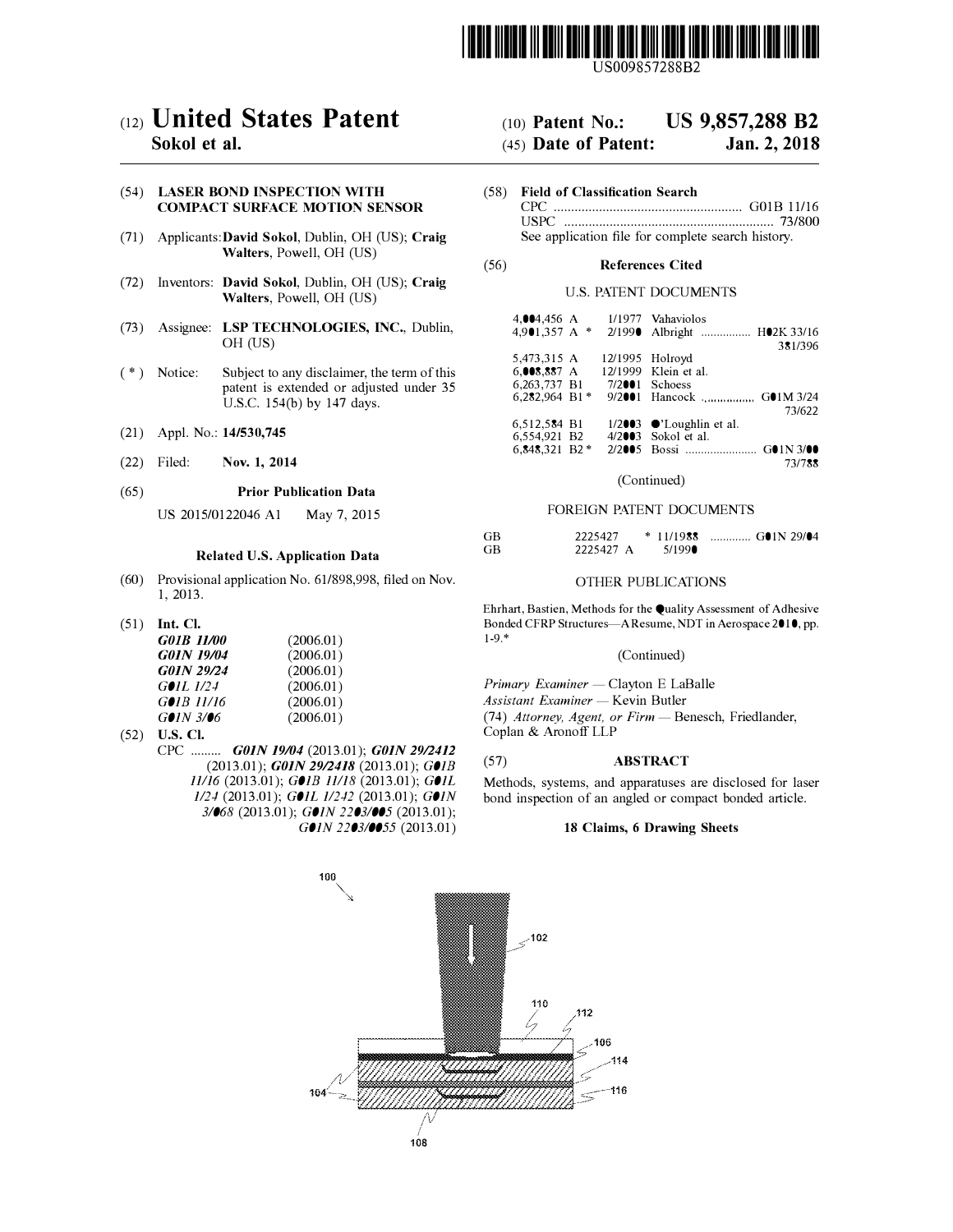#### $(56)$ **References Cited**

# **U.S. PATENT DOCUMENTS**

| 7.253,908 B2             | 8/2007  | Vaccaro et al.        |
|--------------------------|---------|-----------------------|
| 7.270.004 B2             | 9/2007  | Dickinson et al.      |
| 7.509.876 B1*            | 3/2009  |                       |
|                          |         | 73/150 A              |
| 7,735,377 B1             | 6/2010  | Sokol et al.          |
| 7,770,454 B2 *           | 8/2010  |                       |
|                          |         | 73/588                |
| 7,775,122 B1             | 8/2010  | Toller et al.         |
| 8.156.811 B2*            |         |                       |
|                          |         | 73/588                |
| 8.225.664 B1 $*$         | 7/2012  | G01N 29/041<br>Sokol  |
|                          |         | 73/588                |
| 9.201.017 B <sub>2</sub> | 12/2015 | Lahrman et al.        |
| 2015/0122046 A1*         | 5/2015  | G01N 29/2418<br>Sokol |
|                          |         | 73/800                |
| 2015/0128717 A1*         | 5/2015  | May  B23K 26/009      |
|                          |         | 73/800                |
| 2016/0054216 A1*         | 2/2016  |                       |
|                          |         | 73/800                |
|                          |         |                       |

# OTHER PUBLICATIONS

R.D. Adams, and P. Cawley, "A Review of Defect types and Nondestructive Testing Techniques for Compoosites and Bonded Joints," NDT International, Aug. 1988, pp. 208-222.\*<br>R. Bossi, K. Housen and C. Walters, "Laser Bond Inspection Device

for Composites: Has the Holy Grail Been Found?" Nondestructive<br>Testing Information Analysis Center, vol. 30, No. 2, 2005.

R. D. Adams, and P. Cawley, "A Review of Defect types and<br>Nondestructive Testing Techniques for Composites and Bonded<br>Joints," NDT International, Aug. 1988, pp. 208-222.

\* cited by examiner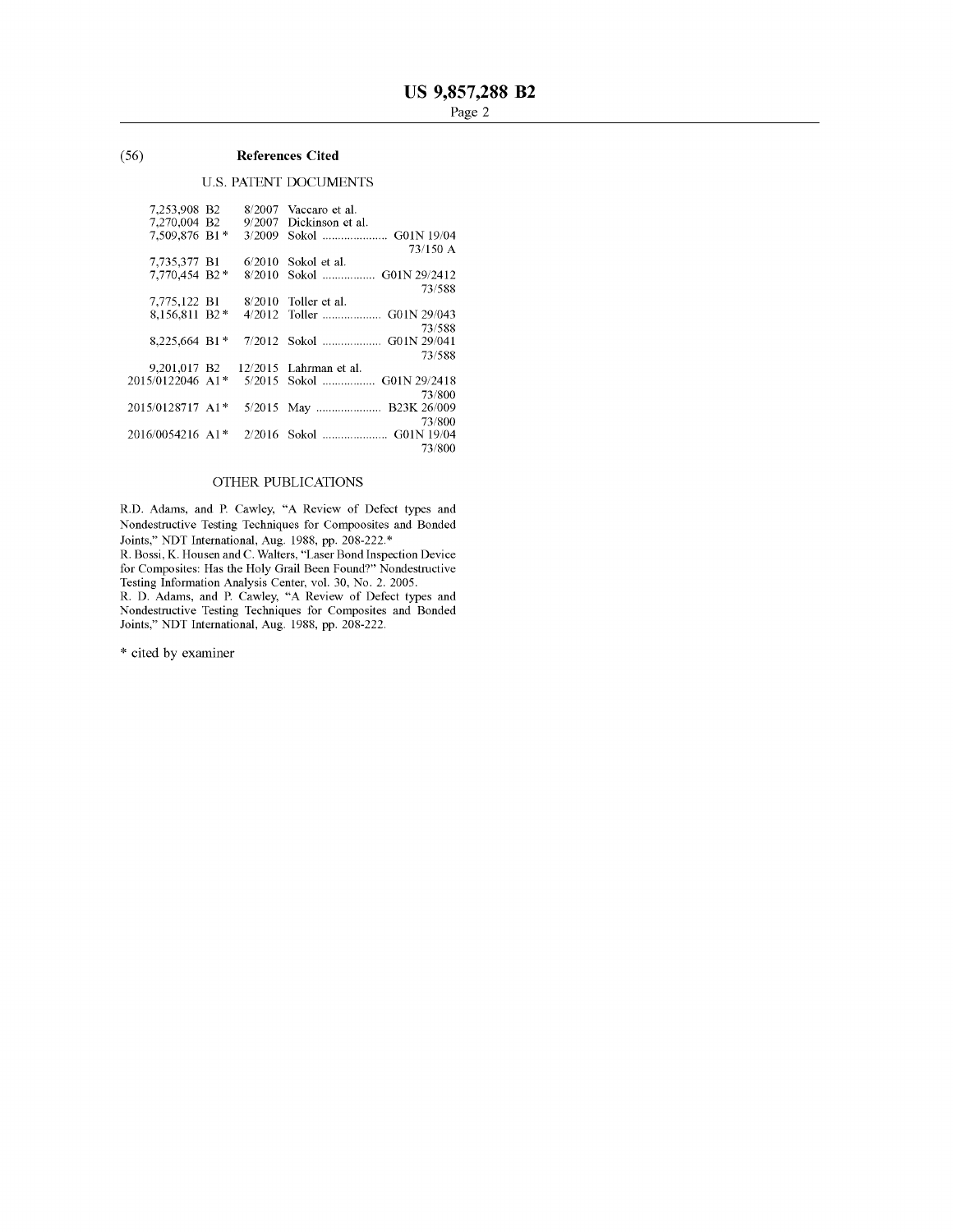

FIG. 1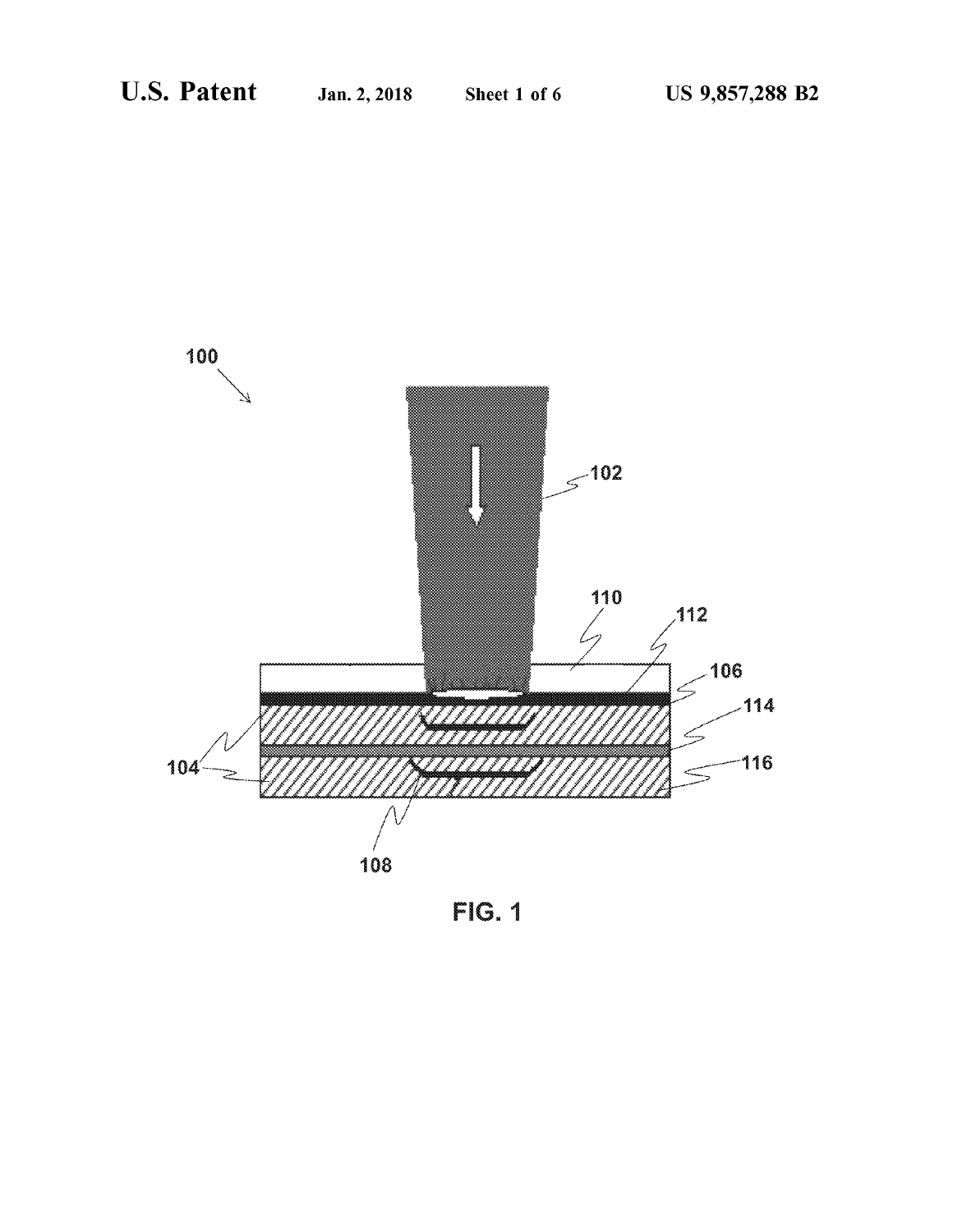

**FIG. 2**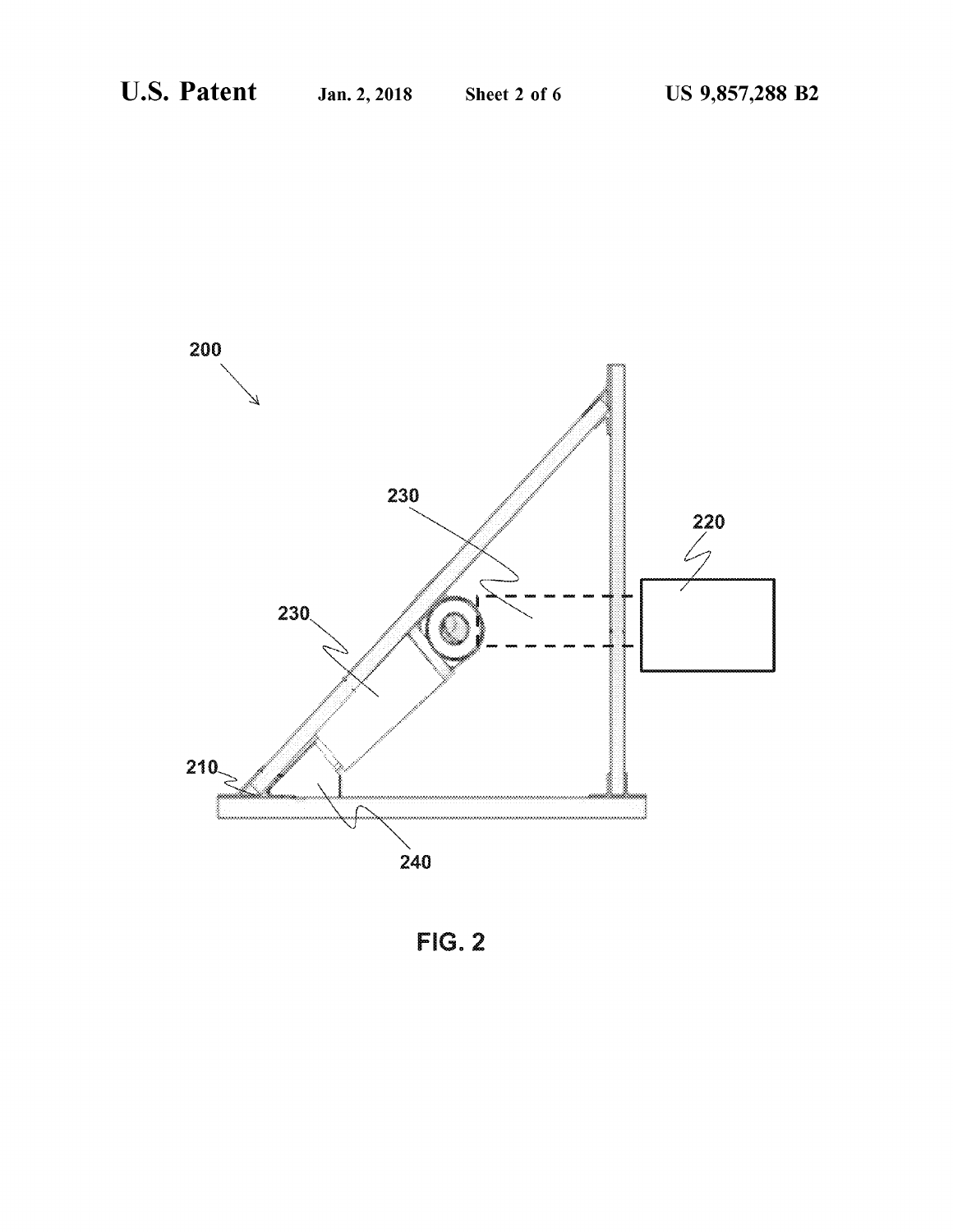300



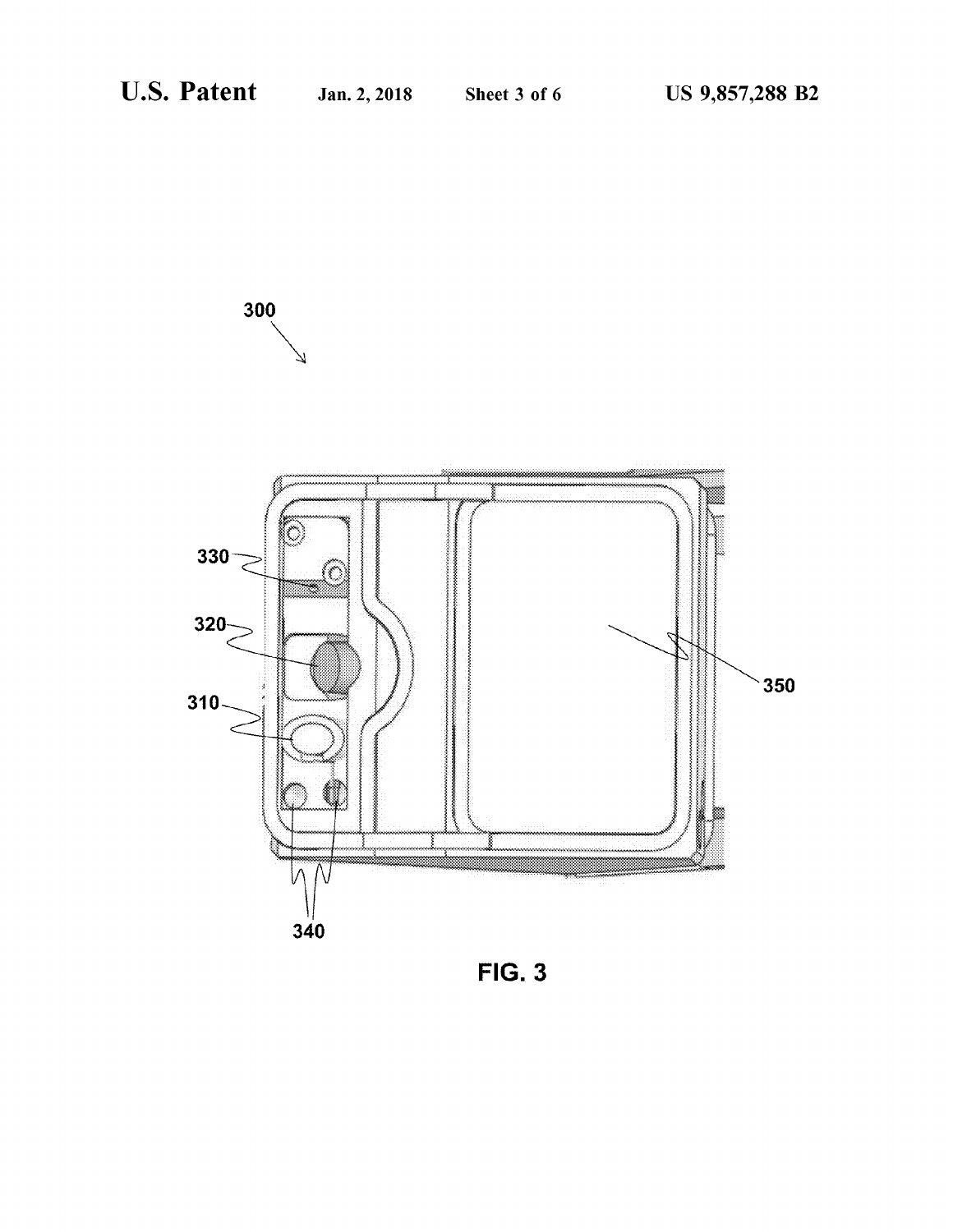

**FIG. 4**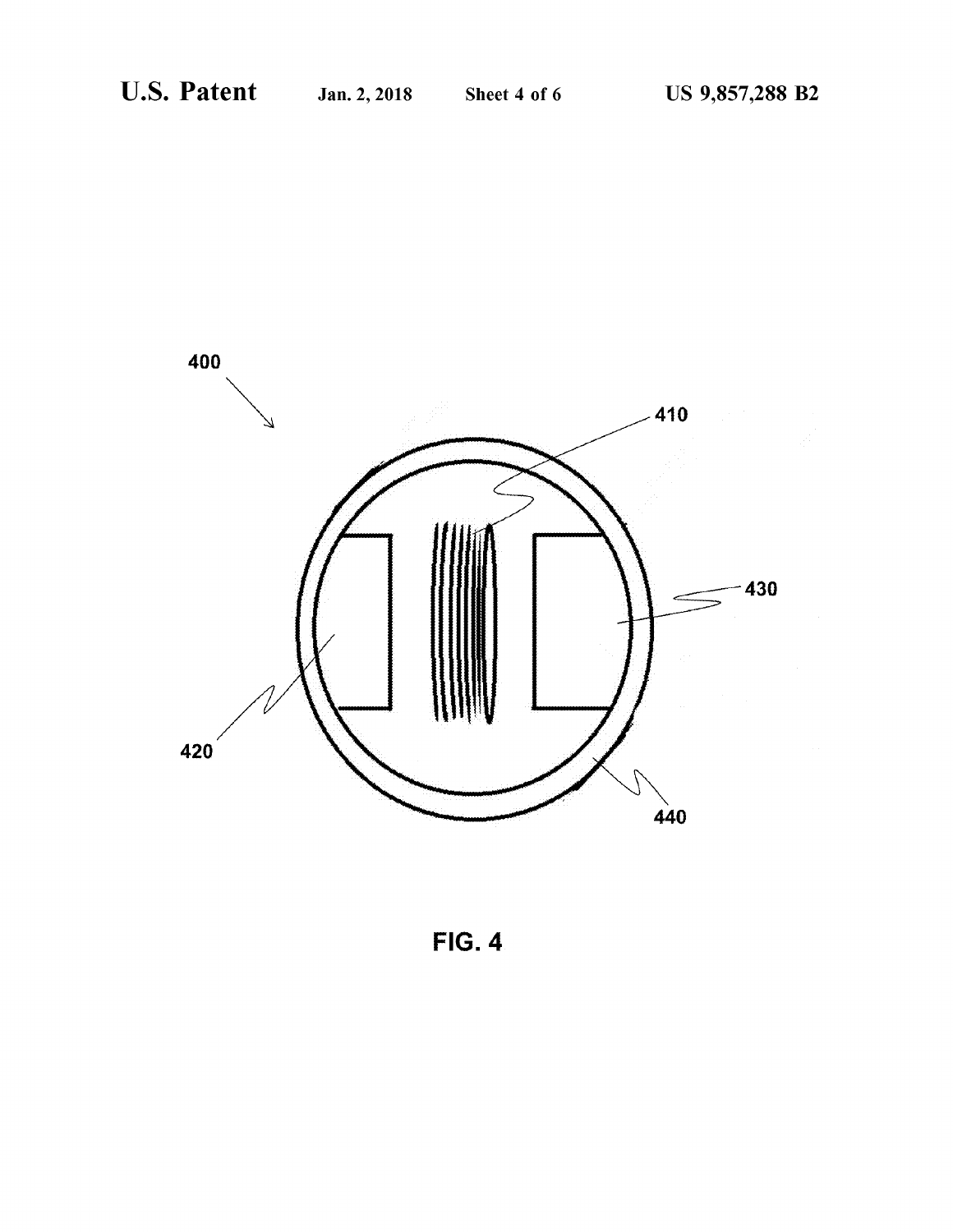

**FIG. 5**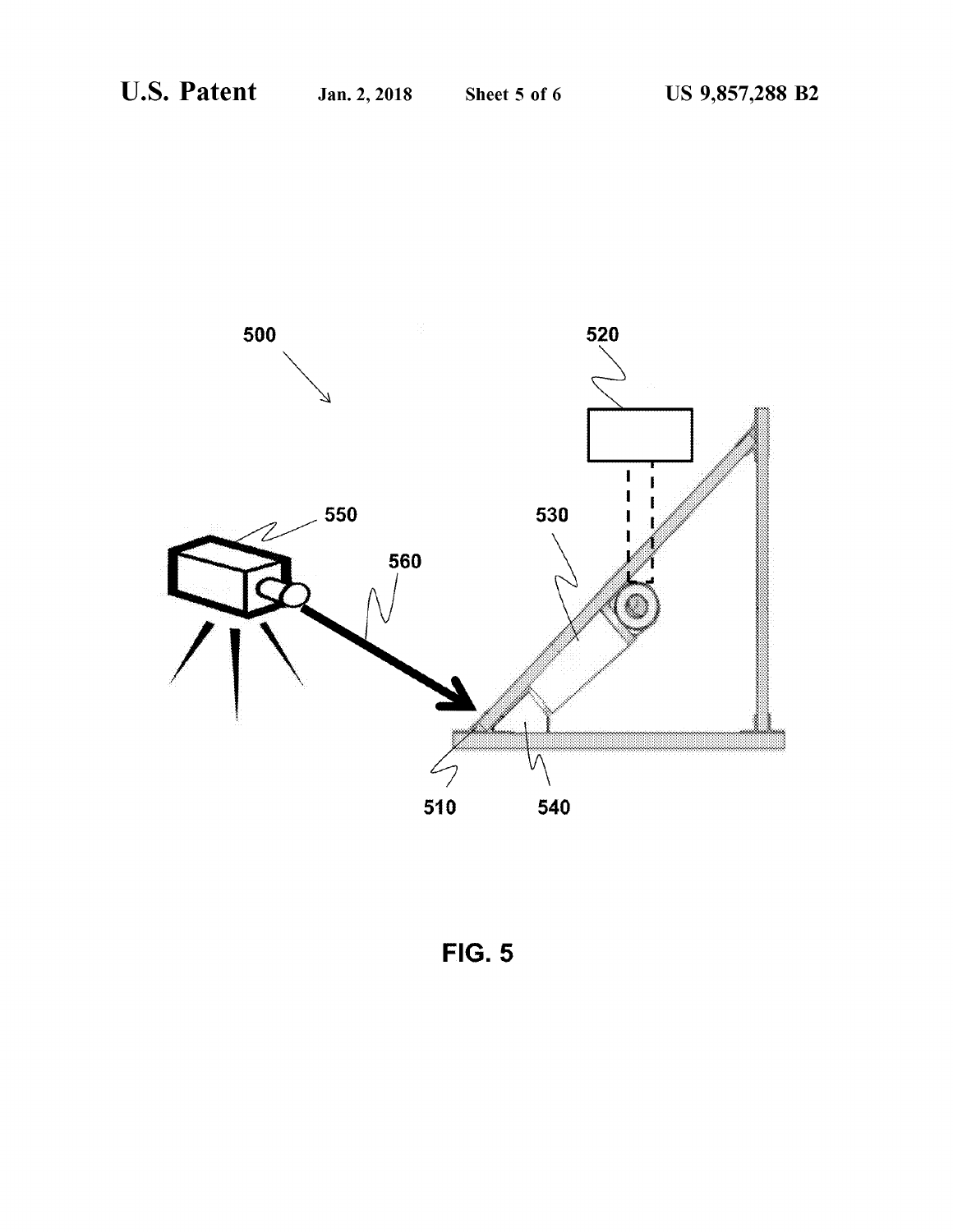

**FIG. 6**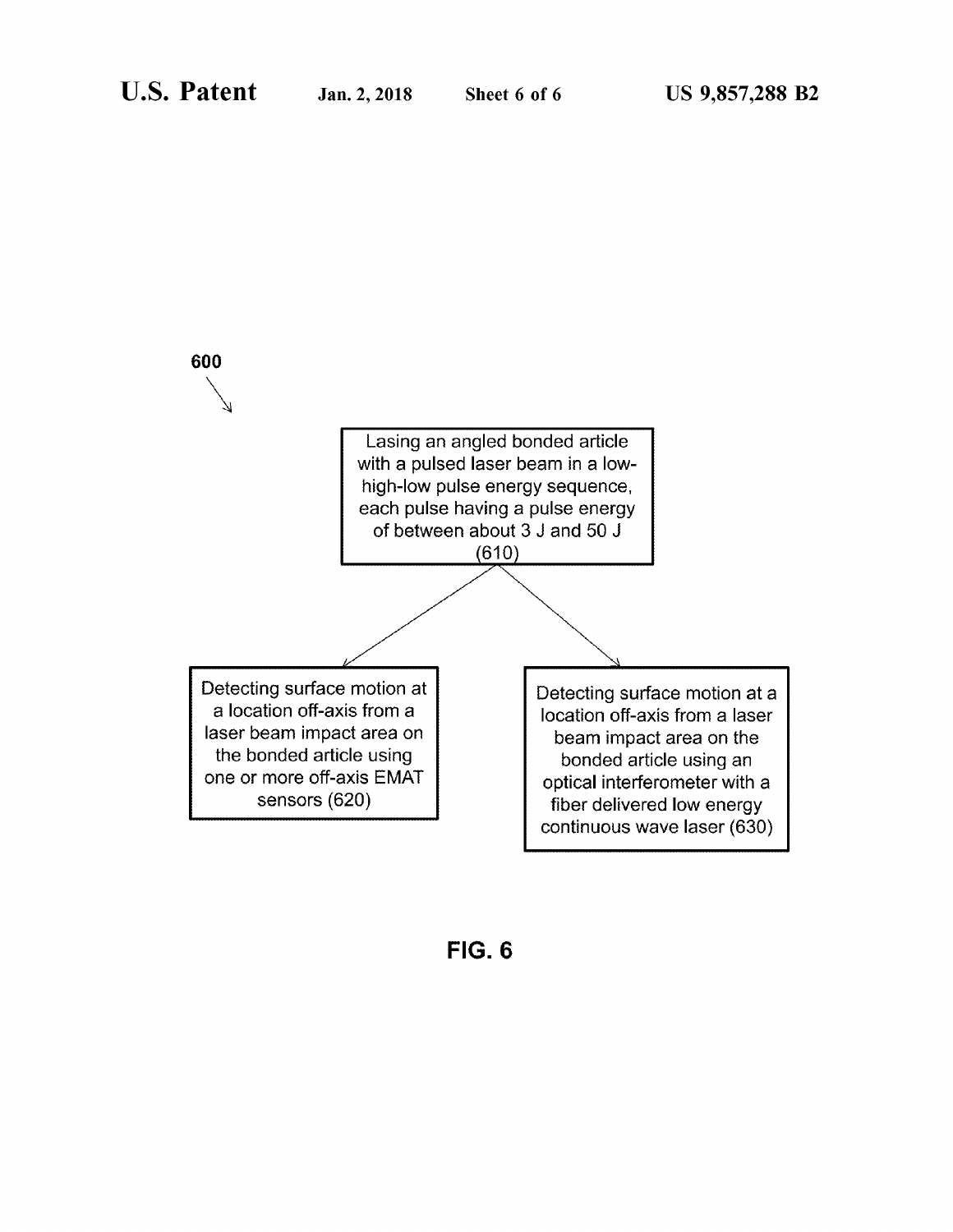# **LASER BOND INSPECTION WITH COMPACT SURFACE MOTION SENSOR**

This application claims priority from U.S. Provisional Patent Application No. 61/898,998, filed on Nov. 1, 2013, 5 which is incorporated by reference herein in its entirety.

#### **BACKGROUND**

Bonded materials are used in a variety of structural 10 applications. For example, adhesively bonded, laminated composite structures are increasingly being used in aircraft construction to reduce weight, reduce or eliminate the number of separate components, and improve fuel efficiency. The presence of material defects in a composite aircraft structure 15 can lead to disastrous failure of the structure under flight loads. These defects may exist in the composite laminate itself, as well as in the adhesive bonds in the structure. The defects may arise as a result of damage during service, or in the original manufacturing process. 20

The growing ubiquity of composite structures has led to an increased need for techniques to evaluate the strength of the composite structures, including the adhesive bonds themselves, without damaging or destroying the composite structures. Conventional nondestructive evaluation ("NDE") techniques are useful when a gap, crack, or void is present in a bonded material. However, conventional NDE techniques do not adequately identify deficiencies, such as weak bonds or "kissing bonds," where materials bonded together are in contact but without adequate structural strength. These 30 deficiencies can result from bond surface contamination, improperly mixed or outdated adhesives, and improper adhesive application.

Laser bond inspection ("LBI") is an NDE technique for testing the integrity of bonded materials and structures. LBI 35 motion. is a method that involves sending a precisely controlled dynamic stress wave through an adhesive bond of a composite structure. Generally speaking, and with reference to FIG. 1, LBI 100 involves the deposition of laser energy 102 at a first surface 106 of a bonded material 104, generating a 40 compressive stress wave 108. A first laser pulse 102 is applied to first surface 106 of bonded composite structure 104 with an opaque overlay 112 and a transparent (tamping) overlay 110 applied to surface 106. Laser pulse 102 passes through transparent overlay 110 and is absorbed by opaque 45 overlay 112. A plasma is created and as the plasma blows off, compressive stress wave 108 is induced into surface 106. Generally speaking, no intentional heating occurs in the composite structure, and surface damage is attempted to be avoided. The shape of stress wave 108 can be tailored to 50 several hundreds of nanoseconds in duration. The magnitude of stress wave 108 is a function of the laser input irradiance, which facilitates generation of calibrated stress waves. Compressive stress wave 108 propagates through bonded material 104, through a bond of interest 114, to a second surface 55 116 of bonded material 104, where stress wave 108 is reflected as a tensile wave (not shown). The tensile wave propagates back through bonded material 104 and, when it reaches bond 114, stresses bond 114. The application of dynamic stress on bonded material 104 is selected to be low 60 enough to have little or no effect on the integrity of bonded material 104 or bond 114 if bond 114 is sufficiently strong. However, if bond 114 is below a suitable strength, the tensile wave will cause bond 114 to fail (or will expose its nonbonded nature, in the case of a kissing bond). 65

By observing changes in the front surface or back surface motion, a determination can be made on the strength and reliability of the bond. Various sensing means exist for observing changes in the surface motion. U.S. Pat. No. 6,848,321 (The Boeing Company), which is incorporated by reference herein in its entirety, teaches the use of Velocity Interferometer System for Any Reflector (VISAR) probes for capturing surface velocity. U.S. Pat. Nos. 7,770,454 and 8,156,811 (LSP Technologies, Inc.), both of which are incorporated herein by reference in their entireties, teach LBI systems using VISAR probes, electromagnetic acoustic transducer (EMAT) coils, capacitance probes, and piezoelectric ultrasonic transducers (UT) as sensors. While various LBI systems employing sensing means exists for measuring surface motion, the LBI systems disclosed herein provide additional advantages in evaluating bonds in angled structures and confined spaces.

### **SUMMARY**

Systems and methods are provided to inspect and evaluate a bond line in confined composite structures and/or composite structures with angled walls (up to 50° with respect to normal to the part surface) formed by pi joints.

In one embodiment, a system for laser bond inspection of 25 a bond in a compact and/or angled bonded article is provided, the system comprising: (1) a laser configured to produce a pulsed laser beam; (2) a laser beam delivery system operable to deliver the pulsed laser beam from the laser to an inspection head;  $(3)$  an inspection head, the inspection head configured to deliver the pulsed laser beam to the bonded article; and (4) a compact surface motion sensor, operable to detect surface motion after laser interrogation of the bonded in the bonded article and to produce one or more signals in response to detecting the surface

In another embodiment, a system for laser bond inspection of a bond in a compact and/or angled bonded article is provided, the system comprising: (1) a laser, the laser configured to generate laser beam pulses having: a pulse energy between about 3-50 Joules per pulse; a 70-300 ns pulse width; and a 5-12 mm beam diameter at a surface of the bonded article, the laser further configured to generate the laser beam pulses in a low-high-low pulse energy sequence to produce stress waves through the bond of the bonded article; (2) a laser beam delivery system comprising at least one of: one or more mirrors; an optical fiber; and an articulated arm operatively connected to an inspection head; the laser beam delivery system operable to deliver the laser beam pulses generated by the laser to an inspection head; (3) an inspection head, the inspection head operable to be angled at up to about 50 degrees with respect to normal to a bonded article surface, the inspection head further comprising at least one of: a first output operable to generate a transparent overlay; a second output operable to output the laser beam pulses; an attachment area operable to fixedly attach the inspection head to the bonded article surface; and a compact surface motion sensor area operable to hold one or more compact surface motion sensors on the inspection head; (4) a compact surface motion sensor, the compact surface motion sensor comprising at least one of: one or more off-axis EMATs operatively connected to the inspection head for detecting surface motion at a location off-axis from a laser beam impact area; an optical interferometer operable with a fiber delivered low energy continuous wave laser to detect surface motion; the compact surface motion sensor further operable to produce a signal in response to detecting surface motion.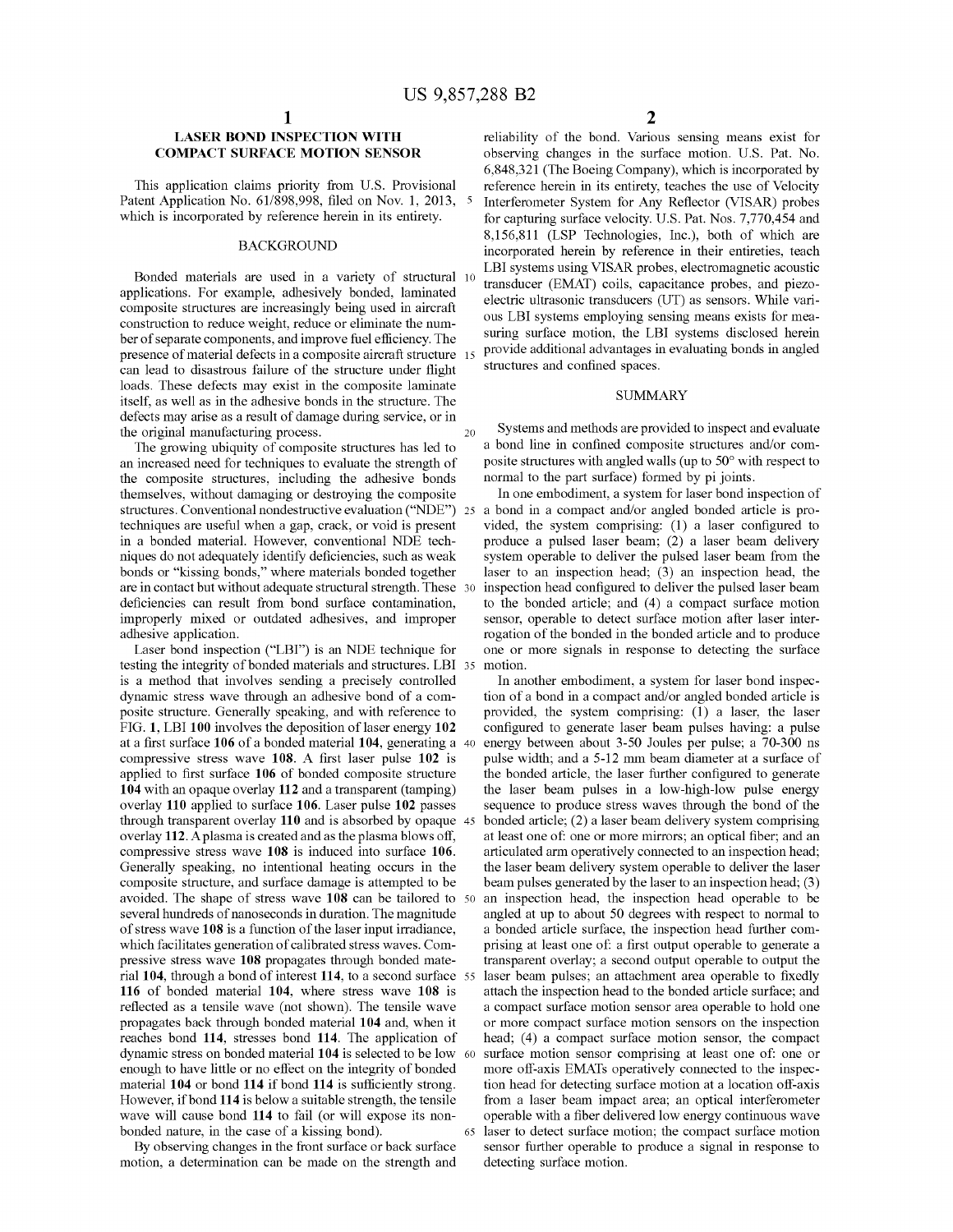$30<sup>°</sup>$ 

In another embodiment, a method for non-destructive testing of a bond in a compact and/or bonded article, the method comprising: lasing a bonded article with a pulsed laser beam in a low-high-low pulse energy sequence, each pulse having a pulse energy of between about 3 J and about 5 50 J; and detecting surface motion at a location off-axis from a laser beam impact area on the bonded article using one or more compact surface motion sensors.

#### BRIEF DESCRIPTION OF THE DRAWINGS

The accompanying figures, which are incorporated in and constitute a part of the specification, illustrate various example systems, methods, and results, and are used merely to illustrate various example embodiments.

FIG. 1 illustrates a schematic of the initiation of the laser bond inspection process.

FIG. 2 illustrates an example arrangement of a laser bond inspection system in a confined area on an angled surface.

FIG. 3 illustrates an example angled laser inspection head 20 with an off-axis EMAT compact surface motion sensor.

FIG. 4 illustrates a cross section of an off-axis EMAT compact surface motion sensor.

FIG. 5 illustrates an alternative embodiment of a laser bond inspection system using an optical interferometer to 25 detect surface motion.

FIG. 6 is a flow chart of an example method for nondestructive testing of an angled composite bond in a bonded article.

#### DETAILED DESCRIPTION

The embodiments claimed herein disclose using a compact surface motion sensor with an angled inspection head for LBI of an angled or compact, bonded article. With 35 reference to FIG. 2, a system 200 for non-destructively inspecting a bond in an angled or compact bonded article 210 is provided, system 200 comprising: a laser 220; a laser beam delivery system 230; an angled inspection head 240; and a compact surface motion sensor 310 as depicted in and 40 described herein with respect to FIG. 3.

In one embodiment, laser 220 may comprise, for example, a neodymium:phosphate glass laser, such as, for example, those manufactured by LSP Technologies, Inc., a YAG laser, a YLF laser, or any other solid-state crystal material, in 45 either a rod or a slab gain medium. Laser 220 may be configured to deliver laser pulses having a pulse energy of between about 3 J and about 50 J (at the output of the final amplifier module), a wavelength of about 1054 nm, and a pulse width of between about 100 ns and 300 ns, and further 50 being configured to deliver laser pulses in a low-high-low or probe-break-probe pulse energy sequence (i.e., a first laser pulse have a first energy, a second laser pulse having a second energy that is greater than the first energy but less than an energy required to break a properly constructed or 55 "good" bond, and a third laser pulse having an energy which is approximately the same as the first pulse's energy), as described and illustrated in U.S. Pat. Nos. 7,770,454 and 8,156,811. In this sequence the low energy pulses interrogate the status of a bond line without significantly stressing 60 the bond, the high energy laser pulse applied after the first low energy pulse applies a stress high enough to fail a weak bond but does no damage to a strong bond, and the lower energy pulse applied after the high energy laser pulse further interrogates the status of the bond line. By comparing the 65 signals produced (using an EMAT sensor or optical interferometer) by a weak bond, a difference signal between the

4

first low energy pulse and the third low energy pulse is recorded that allows a status of a bond line to be evaluated. Further configurations of laser 220 may include those described and illustrated in U.S. Pat. Nos. 7,770,454 and 8,156,811.

In one embodiment, laser beam delivery system 230 may comprise, for example, at least one of: (a) one or more mirrors; (b) an articulated arm; and (c) a fiber optic/optical fiber, and includes the laser beam delivery systems described 10 and illustrated in U.S. Pat. Nos. 7,770,454 and 8,156,811. In one embodiment, where laser beam delivery system 230 is one or more mirrors, the beam may be directed to the surface of bonded article 210 without need for angled inspection head 240. In alternative embodiments, where laser beam delivery system 230 is an articulated arm and/or a fiber optic, laser beam delivery system 230 may be operatively connected to angled inspection head 240.

With reference to FIG. 3, angled inspection head 300 may comprise a laser inspection head similar to that disclosed in U.S. Pat. Nos. 7,770,454 and 8,156,811, except that inspection head 300 may be angled for LBI of angled, bonded structures and compact areas. A compact bonded article/ compact areas may include bonds in confined areas, that previously could not be accessed for LBI. An angled bonded article may include bonds with angles up to 50 degrees with respect to normal to a bonded article surface. Additionally, the on-axis EMAT sensor of the prior art may be replaced by one or more off-axis EMAT sensor(s) 310. To achieve inspection capability in composite structures with angled walls that are formed by pi joints, an LBI inspection head may be angled at up to about 50 degrees (with respect to normal to the part surface). The size and orientation of the on-axis EMAT sensor used in the inspection head disclosed in U.S. Pat. Nos. 7,770,454 and 8,156,811 may, in some configurations, prevent use of an angled head, and therefore it may be advantageous to replace the on-axis EMAT with an off-axis EMAT, e.g., off-axis EMAT 310. In one embodiment, off-axis EMAT 310 may be angled similar to angled inspection head 300. As shown, angled inspection head 300 also includes a laser beam output 320 to deliver a laser beam produced by a laser, e.g., laser 220, and communicated to output 320 via a laser beam delivery system, e.g., laser beam delivery system 230, accurately to a surface of an angled, bonded composite structure. A water nozzle 330 may be used to introduce a transparent overlay (e.g., water) for use in LBI. One or more transparent overlay evacuation port $(s)$ 340 remove the transparent overlay after LBI is performed. An area for a vacuum attachment 350 or the like is provided to securely attach inspection head 300 to a part surface.

With reference to FIG. 4, a cross section of an off-axis EMAT sensor 400 is shown. One or more magnets 420 and 430 and a coil 410 are integrated in an off-axis EMAT sensor package 440. Because of this integration, off-axis EMAT sensor 400 may be produced in package 440 approximately  $\frac{1}{4}$  inch in diameter and about  $\frac{1}{2}$  inch long, which is advantageously smaller than the prior art on-axis EMAT. Reduction in size of off-axis EMAT sensor 400 provides a significant cost savings, reduces the weight, and allows for a significantly smaller and an angled inspection head, e.g., angled inspection head 300, compared to the prior art. The change in configuration of off-axis EMAT sensor 400 produces an EMAT signal that is now representative of an off-axis stress wave (producing surface motion at a location off-axis from the laser beam impact area). In off-axis sensing, stress waves detected are not direct reflections over the disbanded area. Rather, the stress waves detected are reflections that have spread laterally and are characteristic of the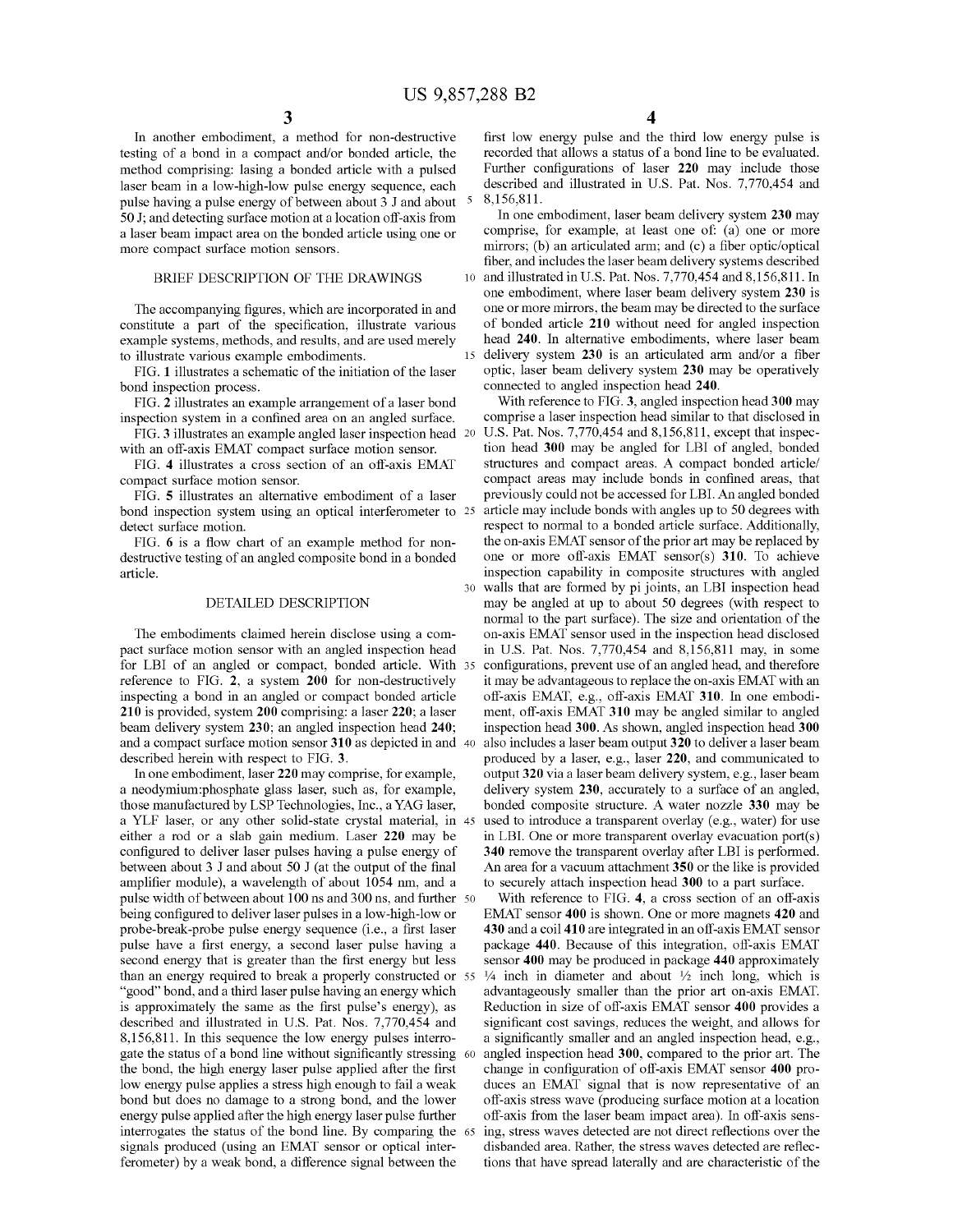$10$ 

disband. The size, weight, and cost reduction of off-axis EMAT sensor 400 allows for one or more EMAT sensors 400 to be placed on angled inspection head, e.g., angled inspection head 300, for improving signal strength and reliability. Another feature of an off-axis sensing approach 5 may be the elimination of the requirement of precise alignment of inspection head to a conducting pattern. And, in some embodiments, a less expensive aluminum tape may replace a costlier custom inspection sticker (conducting pattern), thereby reducing the overall cost of LBI.

Off-axis EMAT sensor 400 may generally detect motion using magnets 420, 430 and coil 410 contained in package 440. Coil 410 may be parallel to the magnetic field lines produced by magnets 420, 430 and the bonded part surface. As stress waves cause a bonded surface to move perpen-15 dicular to the magnetic field lines produced by magnets 420, 430, a surface current may be induced and may flow perpendicular to the magnetic field lines and the surface motion. For non-conductive surfaces, aluminum tape may be used at a location of a sensor for producing a surface current. 20 An induced surface current may induce a current in coil 410 of off-axis EMAT sensor 400. Coil current is measured by recording a voltage (EMAT signal) across a resistor in series with coil 410. Coil current is proportional to a part freesurface velocity as long as a time scale for changes in 25 velocity is within a bandwidth of a coil characteristic response time. A determination of bond strength can be made by evaluating an EMAT signal. As discussed previously, use of multiple off-axis EMAT sensors 400 may provide an improved signature (i.e., EMAT signal) of a bond 30 line condition. Any suitable algorithm may be employed to process EMAT signal for purposes of generating a data output including, but not limited to: a number, a graphical representation, or the like. In one embodiment, off-axis EMAT sensor 400 may be used to detect surface motion 35 produced by LBI on a front surface of a bonded article. A front surface of a bonded article may be a surface on which a pulsed laser beam contacts a surface for laser interrogation of a bond in a bonded article.

With reference to FIG. 5, an alternative embodiment 40 system 500 for non-destructively inspecting a bond in an angled or compact bonded article 510 is provided, system 500 comprising: a laser 520; a laser beam delivery system 530; an angled inspection head 540; and an optical interferometer 550.

Optical interferometer 550 may be used with angled inspection head 540 to detect surface movement in a part during LBI. In one embodiment, optical interferometer 550 may be: an optical interferometer Model OVF-505 sensor head with Model OVF-5000 controller (with fiber delivery 50 560 of the sensing laser beam); a sensor head employing a HeNe laser and a modified Mach-Zehnder interferometer with heterodyne operation to sense velocity and displacement at a part surface during LBI; or signal from a sensor is decoded from a controller (VD-09 velocity decoder) and 55 displacement (DD-300 displacement decoder). Of course, optical interferometer 550 is not limited to these embodiments. In one embodiment, a laser beam would be coupled into fiber 560 that would then be routed to the base of angled inspection head 540. Interferometer 550 may be remote from 60 angled inspection head 540 as shown or may be integrated within angled inspection head 540.

Systems and apparatuses as described herein may be useful to non-destructively test an angled composite bond or a compact bonded article. FIG. 6 is a flow chart of a method 65 600 for non-destructive testing of an angled composite bond or a compact bonded article. In one embodiment, method

600 comprises: lasing an angled bonded article with a pulsed laser beam in a low-high-low pulse energy sequence, each pulse having a pulse energy of between about 3 J and about 50 J  $(610)$ ; and detecting surface motion at a location off-axis from a laser beam impact area on the bonded article using one or more off-axis EMAT sensors (620). In an alternative embodiment, step (620) may substituted with detecting surface motion at a location off-axis from a laser beam impact area on the bonded article using an optical interferometer with a fiber delivered low energy continuous wave laser  $(630)$ . In one embodiment, steps  $(620)$  and  $(630)$ may be used interchangeably or together.

Unless specifically stated to the contrary, the numerical parameters set forth in the specification, including the attached claims, are approximations that may vary depending on the desired properties sought to be obtained according to the exemplary embodiments. At the very least, and not as an attempt to limit the application of the doctrine of equivalents to the scope of the claims, each numerical parameter should at least be construed in light of the number of reported significant digits and by applying ordinary rounding techniques.

Notwithstanding that the numerical ranges and parameters setting forth the broad scope of the invention are approximations, the numerical values set forth in the specific examples are reported as precisely as possible. Any numerical value, however, inherently contains certain errors necessarily resulting from the standard deviation found in their respective testing measurements.

Furthermore, while the systems, methods, and apparatuses have been illustrated by describing example embodiments, and while the example embodiments have been described and illustrated in considerable detail, it is not the intention of the applicants to restrict, or in any way limit, the scope of the appended claims to such detail. It is, of course, not possible to describe every conceivable combination of components or methodologies for purposes of describing the systems, methods, and apparatuses. With the benefit of this application, additional advantages and modifications will readily appear to those skilled in the art. Therefore, the invention, in its broader aspects, is not limited to the specific details and illustrative example and exemplary embodiments shown and described. Accordingly, departures may be made from such details without departing from the spirit or scope of the general inventive concept. Thus, this application is intended to embrace alterations, modifications, and variations that fall within the scope of the appended claims. The preceding description is not meant to limit the scope of the invention. Rather, the scope of the invention is to be determined by the appended claims and their equivalents.

As used in the specification and the claims, the singular forms "a," "an," and "the" include the plural. To the extent that the term "includes" or "including" is employed in the detailed description or the claims, it is intended to be inclusive in a manner similar to the term "comprising," as that term is interpreted when employed as a transitional word in a claim. Furthermore, to the extent that the term "or" is employed in the claims  $(e.g., A or B)$  it is intended to mean "A or B or both." When the applicants intend to indicate "only A or B, but not both," then the term "only A or B but not both" will be employed. Similarly, when the applicants intend to indicate "one and only one" of A, B, or C, the applicants will employ the phrase "one and only one." Thus, use of the term "or" herein is the inclusive, and not the exclusive use. See Bryan A. Garner, A Dictionary of Modern Legal Usage 624 (2d. Ed. 1995). Also, to the extent that the terms "in" or "into" are used in the specification or the